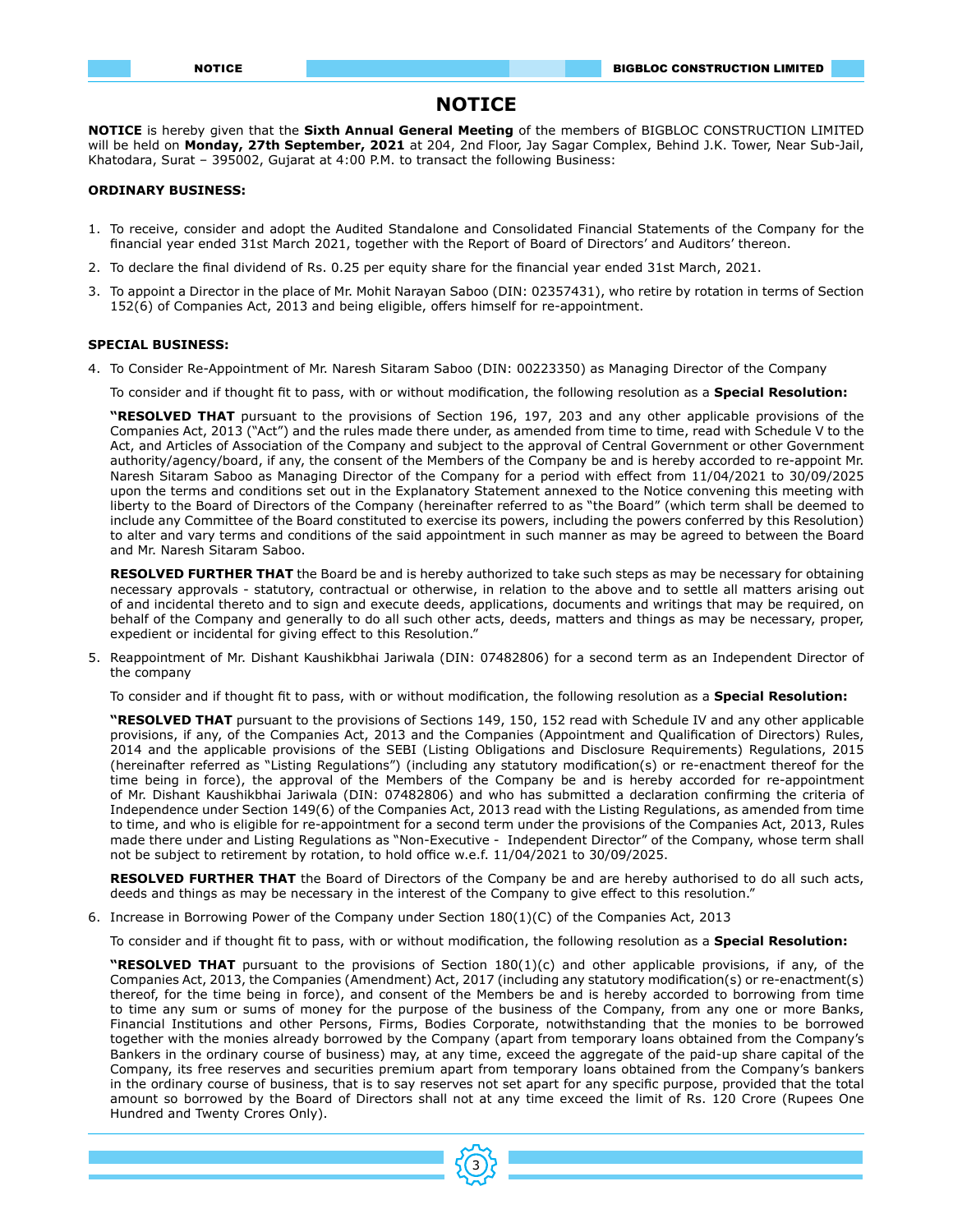**RESOLVED FURTHER THAT** for the purpose of giving effect to this resolution, the Board of Directors be and is hereby authorized to do all such acts, deeds, things and matters as it may in its absolute discretion deem necessary, proper, or desirable and further to do all such acts, deeds and things and to execute all documents and writings as may be necessary, proper, desirable or expedient to give effect to this resolution."

7. To approve Alteration of Main Object Clause of the Memorandum of Association of the Company

To consider and if thought fit, to pass with or without modification(s), the following Resolution as a **Special Resolution:**

**"RESOLVED THAT** pursuant to the applicable provisions of the Companies Act, 2013 and Rules framed thereunder, as amended from time to time (including any statutory modification or re-enactment thereof for the time being in force), the approval of the Members be and is hereby granted for insertion of Clause III(A)(2) in Memorandum of Association after existing Clause III(A)(1);

# Clause III(A)(2)

*To carry on in India or elsewhere the business of trading and dealing, buy, sell, hold, underwrite, invest, acquire whether by way of direct subscription, market purchase or otherwise of shares, stocks, debentures, debenture stock, bonds, gold bonds, units, warrants, commercial paper, negotiable instruments, T-bills, options, futures, currency, derivatives, money market and capital market securities and securities of any kind and of any description issued or guaranteed by Companies (any public or private companies) or foreign company/ies, by any government, local authorities, public sector undertakings, corporations, trusts, Financial Institutions, Banks or any body corporate, sovereign and any other organizations, entities directly or through its Sub-Brokers in any manner, of whatever nature in India or elsewhere.*

**RESOLVED FURTHER THAT** for the purpose of giving effect to the above, the Board of Directors of the Company be and is hereby authorized to change the serial numbers and sub serial numbers of the clauses of Memorandum of Association and to take such actions they may deemed necessary to give effect to the Resolution.

**RESOLVED FURTHER THAT** for the purpose of giving effect to the above, the Board of Directors of the Company be and is hereby authorized to take all such actions and do all such deeds, matters and things as it may, in its absolute discretion, deem necessary, desirable or expedient and to resolve and settle all questions and difficulties that may arise, sign all documents and undertakings as may be required and generally to do all such acts, deeds, matters and things in connection therewith and incidental thereto as the Board in its absolute discretion deem fit, without being required to seek any further consent or approval of the Members or otherwise to the end and intent that they shall be deemed to have given their approval thereto expressly by the authority of this Resolution."

8. Approve Sub-Division / Split of Equity Shares of the Company

To consider and, if thought fit, to pass the following resolution as an **Ordinary Resolution:**

**"RESOLVED THAT** pursuant to the provisions of Section 61(1)(d) and other applicable provisions, if any, of the Companies Act, 2013 and Rules made there under (including any statutory modification(s) or reenactment thereof for the time being in force) read with applicable provisions of SEBI(Listing Obligations and Disclosure Requirements) Regulations, 2015 as amended, and other applicable laws, rules and regulations for the time being in force, if any, prescribed by any relevant authorities from time to time, to the extent applicable, subject to the provisions of the Memorandum and Articles of Association of the Company and subject to such other approvals, permissions and sanctions as may be necessary, approval of the members of the company be and is hereby accorded for sub-division of 1 (One) Equity Share of the Company having Face Value of Rs. 10/- each (Rupees Ten) into 5 (Five) Equity Shares having Face Value of Rs. 2/- (Rupee Two) each.

**RESOLVED FURTHER THAT** pursuant to the sub-division of Equity Shares of the Company from Face Value Rs. 10/ each (Rupees Ten) to Face Value of Rs. 2/- (Rupees Two), the existing Authorised, Issued, Subscribed and Paid up Equity Share Capital of the company as on record date as may be decided by the Board (which shall include any Committee thereof) shall stand sub-divided as given below:

| <b>Particulars</b>                                        | <b>Pre Sub-Division of Equity Shares</b> |                               |                                        | <b>Post Sub-Division of Equity Shares</b> |                               |                                            |
|-----------------------------------------------------------|------------------------------------------|-------------------------------|----------------------------------------|-------------------------------------------|-------------------------------|--------------------------------------------|
|                                                           | No. of<br><b>Shares</b>                  | <b>Face Value</b><br>(in Rs.) | <b>Total Share</b><br>Capital (in Rs.) | No. of<br><b>Shares</b>                   | <b>Face Value</b><br>(in Rs.) | <b>Total Share</b><br>Capital (in Rs.) $ $ |
| <b>Authorised Share</b><br>Capital                        | 1,50,00,000                              | $10/-$                        | 15,00,00,000                           | 7,50,00,000                               | $2/-$                         | 15,00,00,000                               |
| <b>Issued, Subscribed</b><br>and Paid Up Share<br>Capital | 1,41,57,575                              | $10/-$                        | 14,15,75,750                           | 7,07,87,875                               | $2/-$                         | 14,15,75,750                               |

**RESOLVED FURTHER THAT** pursuant to the sub-division of the Face Value of Equity Shares as mentioned above, the existing share certificate(s) in relation to the existing issued Equity Shares having Face Value of Rs. 10/- each (Rupee Ten) held in the physical form shall be deemed to have been automatically cancelled with effect from the record date to be fixed by the board, and the board be and is hereby authorized, without requiring to surrender the existing issued share certificate(s) by the members, to issue new share certificate in lieu of the existing share certificate(s), with regard to the sub-divided shares, and in case of Equity Shares held in the dematerialized form, the number of sub-divided Equity Shares be credited to the respective beneficiary accounts of the members with the Depository participants, in lieu of existing credits in their beneficiary accounts representing the equity shares of the company before subdivision.

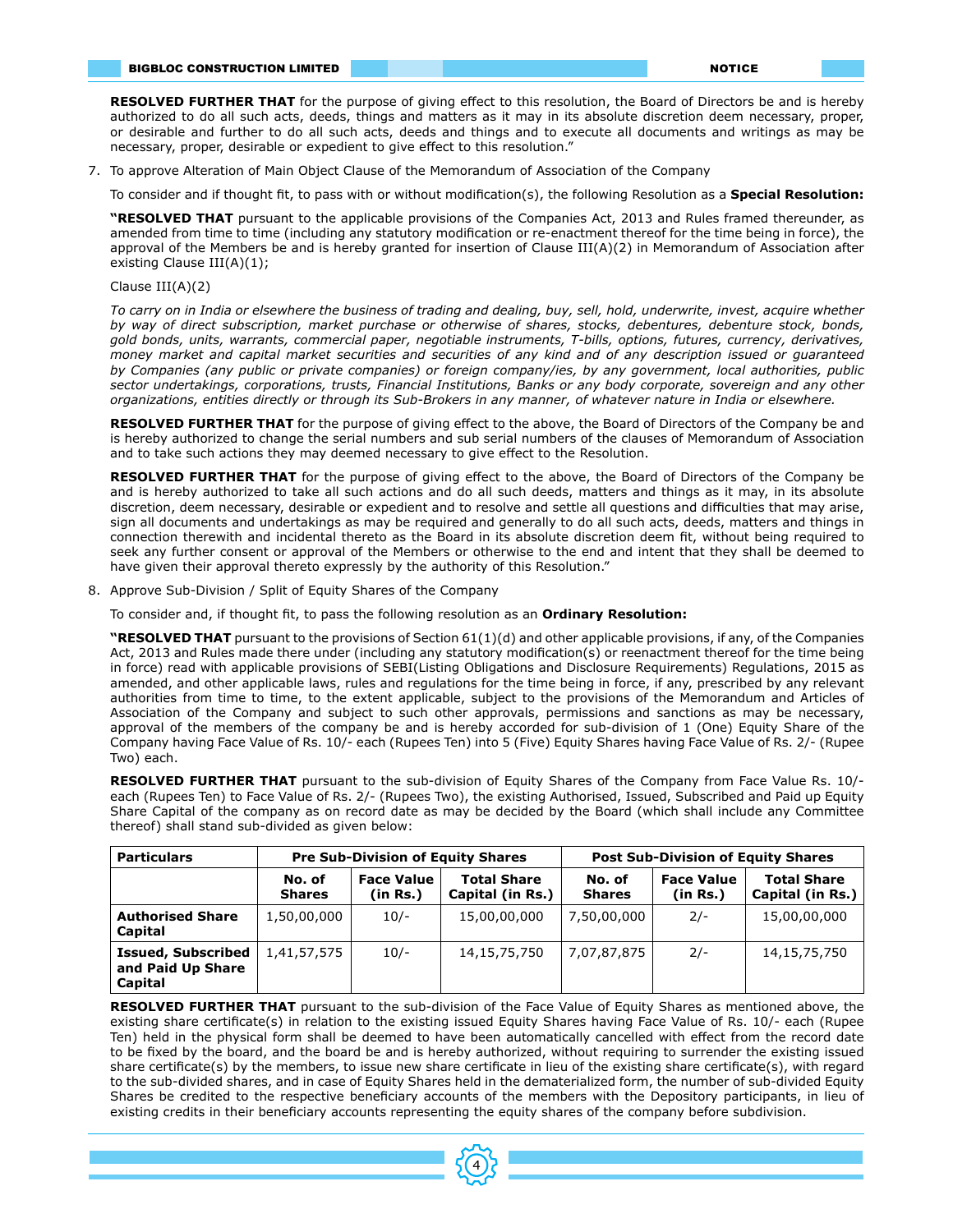**RESOLVED FURTHER THAT** the Board of Directors and/or Company Secretary of the Company be and are hereby authorized to take all such steps as may be required to obtain approvals in relation to above and do all such further acts, deeds or things as may be required to give effect to the sub-division of Equity Shares of the Company.

**RESOLVED FURTHER THAT** the Board of Directors of the Company and Company Secretary be and are severally authorized to (a) delegate execution and filing of necessary applications, declarations, and other documents with stock exchanges, depositories, Registrar & Transfer agent and/or any other statutory authority(ies), if any; (b) cancel the existing physical share certificates; (c) settle any question or difficulty that may arise with regard to the sub-division of the shares as aforesaid or for any matters connected herewith or incidental thereto and (d) do all such acts, deeds, things, including all the matters incidental thereto in order to implement the foregoing resolution."

9. Approve the alteration in Capital Clause V of the Memorandum of Association of the Company

To consider and, if thought fit, to pass the following resolution as an **Ordinary Resolution:**

"RESOLVED THAT pursuant to the provisions of Sections 13, 61 and other applicable provisions of the Companies Act, 2013 and Rules made thereunder (including any statutory modification(s) or reenactment(s) thereof for the time being in force) and upon sub-division of Equity Shares, consent of the Members of the Company be and is hereby accorded to alter and substitute the existing Clause V of Memorandum of Associations of the Company with the following new Clause V as under:

# *"The Authorised Share Capital of the Company is Rs. 15,00,00,000 (Rupees Fifteen Crores) divided into 7,50,00,000 (Seven Crores Fifty lakhs) Equity Shares of Rs. 2/- (Rupees Two) each."*

**RESOLVED FURTHER THAT** the Board of Directors and/or Company Secretary of the Company be and are hereby authorized to do all such acts, deeds, matters and things as may be considered necessary, proper or desirable for the purpose of giving effect to this resolution."

> **By order of the Board For Bigbloc Construction Limited**

> > **SD/-**

**Shyam Kapadia Company Secretary**

**BIGBLOC CONSTRUCTION LIMITED**  CIN: L45200GJ2015PLC083577

6th Floor, A-601/B, International Trade Centre, Majura Gate, Ring Road, Surat – 395002, Gujarat

**Date : 12/08/2021**

**Registered Office:**

**Place : Surat**

# **NOTES:**

- 1. An Explanatory Statement pursuant to Section 102 of the Companies Act, 2013 ("the Act") in respect of Item nos. 4 to 9 of the Notice set out above, is annexed hereto. Brief profile and other relevant details as required under Regulation 36(3) of Securities and Exchange Board of India (Listing Obligations and Disclosure Requirements) Regulations, 2015, ("Listing Regulations") of persons seeking appointment/ reappointment as Director is also annexed to this Notice forming part of the Annual Report.
- 2. A MEMBER ENTITLED TO ATTEND AND VOTE AT THE MEETING IS ENTITLED TO APPOINT A PROXY TO ATTEND AND ON A POLL TO VOTE INSTEAD OF HIMSELF/HERSELF AND THE PROXY NEED NOT BE A MEMBER OF THE COMPANY. A BLANK FORM OF PROXY IS ENCLOSED HEREWITH AND, IF INTENDED TO BE USED, IT SHOULD BE RETURNED DULY COMPLETED AT THE REGISTERED OFFICE OF THE COMPANY NOT LESS THAN FORTY-EIGHT HOURS BEFORE THE SCHEDULED TIME OF THE COMMENCEMENT OF 6th ANNUAL GENERAL MEETING (AGM).
- 3. A PERSON CAN ACT AS PROXY ON BEHALF OF MEMBERS NOT EXCEEDING FIFTY (50) IN NUMBER AND HOLDING IN THE AGGREGATE NOT MORE THAN 10% OF THE TOTAL SHARE CAPITAL OF THE COMPANY CARRYING VOTING RIGHTS. HOWEVER, A MEMBER HOLDING MORE THAN 10% OF THE TOTAL SHARE CAPITAL OF THE COMPANY CARRYING VOTING RIGHTS MAY APPOINT A SINGLE PERSON AS PROXY AND SUCH PERSON SHALL NOT ACT AS PROXY FOR ANY OTHER PERSON OR SHAREHOLDER.
- 4. Corporate members intending to send their authorized representatives to attend the Meeting are requested to send to the Company a certified copy of the Board Resolution authorizing their representative to attend and vote on their behalf at the Meeting. The shareholder needs to furnish the printed attendance slip along with a valid identity proof such as the PAN card, passport, AADHAAR card or driving license to enter the AGM hall. Members holding equity shares in electronic form and proxies thereof are requested to bring their DP ID and Client ID for identification.
- 5. Members are requested to bring the attendance slip at the AGM. Members who hold shares in dematerialized form are requested to write their client ID and DP ID and those who hold shares in physical form are requested to write their folio number in the attendance slip. Duplicate Attendance Slip and/or Copies of the Annual report shall not be issued / available at the venue of the meeting.
- 6. In case of joint holders attending the meeting, the Member whose name appears as the first holder in the order of names as per the Register of Members of the Company will be entitled to vote.

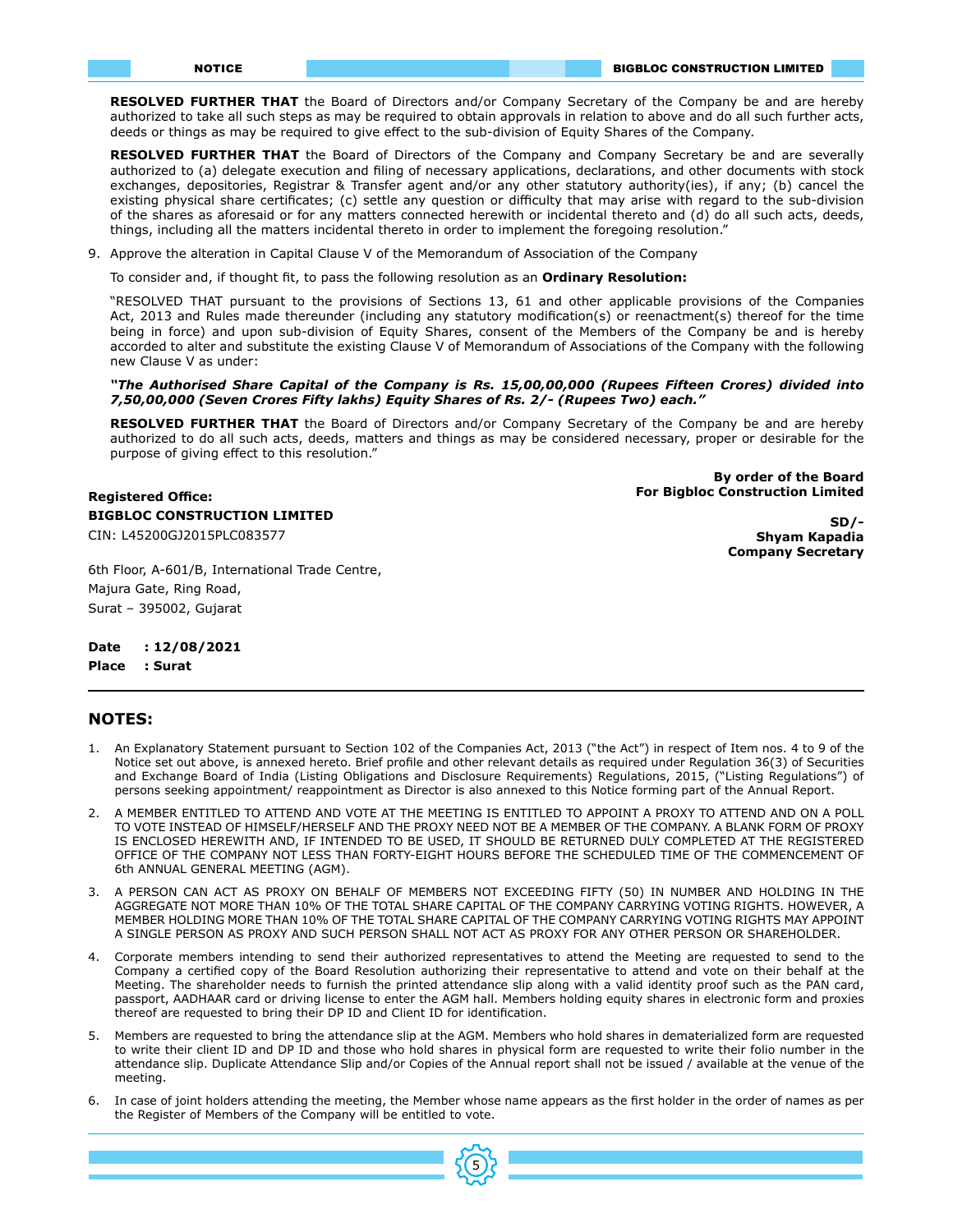#### BIGBLOC CONSTRUCTION LIMITED **No. 1999. In the construction of the construction** of the construction of the const

7. Pursuant to provisions of section 91 of the Companies Act, 2013, The Register of Members and Share transfer Book shall remain closed from **TUESDAY, 21ST SEPTEMBER, 2021 TO MONDAY, 27TH SEPTEMBER, 2021 (BOTH DAYS INCLUSIVE)** for purpose of 6th AGM of the Company.

### **DIVIDEND AND RECORD DATE**

- 8. The **Record date** for determining the name of the members eligible for Dividend on Equity share, if declared at this meeting, is **Monday, 20th September, 2021.**
- 9. In case of Members holding shares in physical form, whose names appear in the Register of Members of the company on the cut-off date i.e. **Monday, 20th September, 2021.**
- 10. In case of Members holding shares in electronic form, to all Beneficial Owners as per the details furnished by National Securities Depository Limited (NSDL) and Central Depository Services (India) Limited (CDSL) at the close of business hours on **Monday, 20th September, 2021.**
- 11. Dividend for financial year ended 31st March, 2021, as recommended by the Board of Directors, if approved at this Annual General meeting, will be paid/dispatched on due dates to those shareholders whose names appear in the Register of Members on **Monday, 20th September, 2021.**

# **PAYMENT OF DIVIDENDS THROUGH ELECTRONIC MODE**

- 12. The SEBI (Listing Obligations and Disclosure Requirements) Regulations, 2015 have directed that listed companies shall mandatorily make all payments to investors including dividend to shareholders, by using any RBI approved electronic mode of payment viz. ECS, LECS (Local ECS), RECS (Regional ECS), NECS (National ECS), direct credit, RTGS, NEFT, etc.
- 13. In order to receive the dividend without loss of time, all the eligible shareholders holding shares in demat mode are requested to update with their respective Depository Participants before Monday, 20th September, 2021, their correct Bank Account Number, including 9 Digit MICR Code and 11 digit IFSC Code, E- Mail ID and Mobile No(s). This will facilitate the remittance of the dividend amount as directed by SEBI in the Bank Account electronically.
- 14. Shareholders holding shares in physical form may communicate details relating to their Bank Account, 9 Digit MICR Code, 11 digit IFSC Code, E- Mail ID and Mobile No(s) to the Registrar and Share Transfer Agents viz. Adroit Corporate Services Private Limited before Monday, 20th September, 2021 by quoting the reference folio number and attaching a photocopy of the Cheque leaf of their Active Bank account and a self-attested copy of their PAN card.
- 15. In case dividend payment by electronic mode is returned or rejected by the corresponding bank due to some reason, then the Bank will issue a dividend warrant and print the Bank account details available on its records on the said dividend warrant to avoid fraudulent encashment of the warrants.

## **DEDUCTION OF TAX AT SOURCE (TDS) ON DIVIDEND**

- 16. Members may note that the Income Tax Act, 1961, ("the IT Act") as amended by the Finance Act, 2020, mandates that dividends paid or distributed by a company after 1st April, 2020 shall be taxable in the hands of members. The Company shall therefore be required to deduct tax at source (TDS) at the time of making the payment of final dividend. In order to enable us to determine the appropriate TDS rate as applicable, members are requested to submit the following documents in accordance with the provisions of the IT Act.
- **17. FOR RESIDENT SHAREHOLDERS,** taxes shall be deducted at source under Section 194 of the IT Act as follows-

| Members having valid PAN           | 10% or as notified by the Government of India |
|------------------------------------|-----------------------------------------------|
| Members not having PAN / valid PAN | 20% or as notified by the Government of India |

However, no tax shall be deducted on the dividend payable to a resident individual if the total dividend to be received by them during Financial Year 2020-21 does not exceed Rs. 5,000 and also in cases where members provide Form 15G/Form 15H (applicable to individuals aged 60 years or more) subject to conditions specified in the IT Act. Resident shareholders may also submit any other document as prescribed under the IT Act to claim a lower/Nil withholding tax. Registered members may also submit any other document as prescribed under the IT Act to claim a lower/Nil withholding tax. PAN is mandatory for members providing Form 15G / 15H or any other document as mentioned above.

- **18. FOR NON-RESIDENT SHAREHOLDERS,** taxes are required to be withheld in accordance with the provisions of Section 195 and other applicable sections of the IT Act, at the rates in force. The withholding tax shall be at the rate of 20% (plus applicable surcharge and cess) or as notified by the Government of India on the amount of dividend payable. However, as per Section 90 of the IT Act, non-resident shareholders have the option to be governed by the provisions of the Double Tax Avoidance Agreement (DTAA) between India and the country of tax residence of the member, if they are more beneficial to them. For this purpose, i.e. to avail the benefits under the DTAA, non-resident shareholders will have to provide the following:
	- Copy of the PAN card allotted by the Indian Income Tax authorities duly attested by the member
	- Copy of Tax Residency Certificate (TRC) for the financial year obtained from the revenue authorities of the country of tax residence, duly attested by member
	- Self-declaration in Form 10F
	- Self-declaration by the shareholder of having no permanent establishment in India in accordance with the applicable tax treaty
	- Self-declaration of beneficial ownership by the non-resident shareholder
	- Any other documents as prescribed under the IT Act for lower withholding of taxes if applicable, duly attested by member

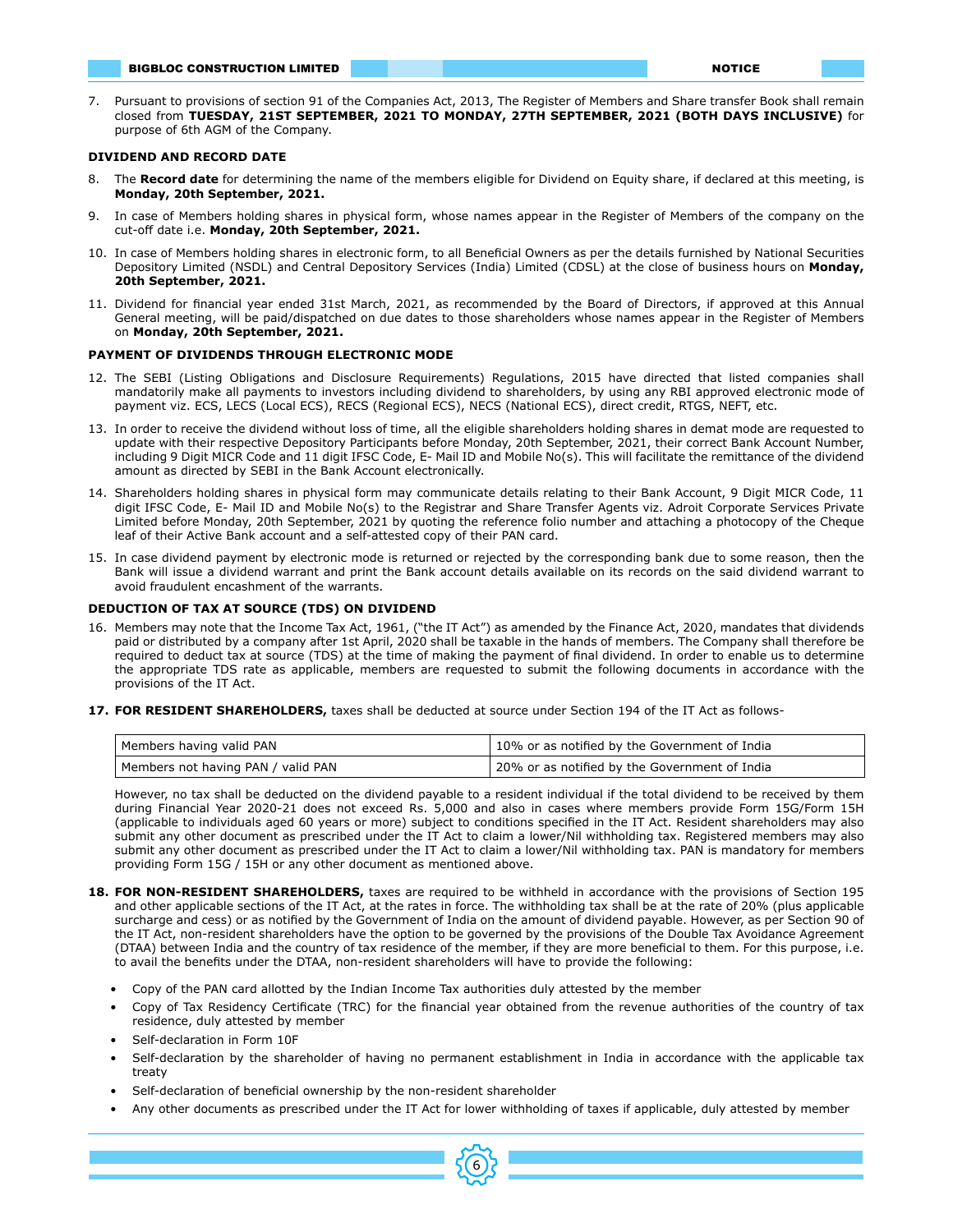- 19. Members holding shares in demat form are hereby informed that bank particulars registered with their respective Depository Participants, with whom they maintain their demat accounts; will be used by the Company for the payment of dividend. The Company or its Registrar cannot act on any request received directly from the Members holding shares in demat form for any change of bank particulars. Such changes are to be intimated only to the Depository Participants of the Members. Members holding shares in demat form are requested to intimate any change in their address and / or bank mandate immediately to their Depository Participants.
- 20. Members holding shares in physical form are requested to advise any change in their address or bank mandates immediately to the Company / Adroit Corporate Service Pvt Ltd (RTA).
- 21. The shares of the Company are under compulsory Demat trading. Members holding shares in physical form are requested to convert their shares into dematerialized form in their own interest and convenience purpose.
- 22. Members must quote their Folio Number/ Demat Account Number and Contact number etc in all correspondence with the Company/ RTA. Members are requested to address all correspondences, including dividend matters to the Registrar share Transfer Agents, "Adroit Corporate Services Private Limited" 19/20, Jafferbhoy, Industrial Estate, 1st Floor, Makwana Road, Marol Naka, Andheri (E)Mumbai-400059, India Ph:+91-022-28596060/28594060, E-mail: info@adroitcorporate.com.
- 23. In accordance with the proviso to Regulation 40(1) of the SEBI (Listing Obligations and Disclosure Requirements) Regulations, 2015, transmission or transposition of shares of the Company shall not be processed unless the shares are held in the dematerialized form with a depository. Accordingly, shareholders holding equity shares in physical form are urged to have their shares dematerialized so as to be able to freely transfer them and participate in various corporate actions.

#### **DISPATCH OF ANNUAL REPORT, PROCESS FOR REGISTRATION OF EMAIL ID FOR OBTAINING COPY OF NOTICE AND ANNUAL REPORT:**

- 24. In accordance with the provisions of the MCA and SEBI Circulars, the Notice along with the Annual Report is being sent through email only to Members whose email IDs are registered with Adroit Corporate Services Private Limited (RTA) and the Depository Participant/Depository. Printed copy of the annual report (including the Notice) is not being sent to the Members.
- 25. The Notice of the AGM and the Annual Report are available on the website of the Company viz. www.nxtbloc.in and also on the BSE Limited viz. www.bseindia.comand the National Stock Exchange of India Limited viz. www.nseindia.com.
- 26. Members who have still not registered their email IDs are requested to do so at the earliest. Members holding shares in electronic mode can get their email IDs registered by contacting their respective Depository Participant. Members holding shares in physical mode are requested to register their email IDs with the Company or Adroit Corporate Services Private Limited (RTA), for receiving the Notice and Annual Report. We urge Members to support this Green Initiative effort of the Company and get their email IDs registered.
- 27. Pursuant to Section 101 and Section 136 of the Companies Act, 2013 read with rules made there under, Soft copy of the Notice of AGM along with the copy of Annual Report has been sent to those shareholders who have registered their e-mail IDs with the company or whose e-mail IDs have been made available by the Depositories. The aforesaid documents can also be accessed on the Company's website: www.nxtbloc.in and also on the BSE Limited viz. www.bseindia.com and the National Stock Exchange of India Limited viz. www.nseindia.com.
- 28. To support the "Green Initiative", Shareholders who have not registered their e-mail addresses can also register the same along with the contact numbers with the company by sending details to bigblockconstructionltd@gmail.com or with Adroit Corporate Services Pvt. Ltd. at info@adroitcorporate.com for receiving all communication including Annual Report, Notices, Circulars, etc. from the Company electronically.
- 29. The Company and the RTA has been mandated by Securities and Exchange Board of India (SEBI) vide circular dated April 20, 2018 for submission of Permanent Account Number (PAN) by every participant in securities market to maintain copy of the Permanent Account Number (PAN) and the Bank Account details of all the Members. Members who has not yet submitted are, therefore, requested to submit their self-attested PAN and original cancelled cheque leaf/attested bank passbook showing name of the Account Holder and Aadhaar Card to the Company/RTA.
- 30. As per the provisions of Section 72 of the Companies Act, 2013 read with Rule 19(1) of the Companies (Share Capital and Debentures) Rules, 2014, Members are advised to make nomination in respect of their shareholding in the Company. Members holding shares in physical form should file their nomination with Adroit Corporate Services Private Limited, Company's Registrar and Share Transfer Agents, whilst those Members holding shares in dematerialized mode should file their nomination with their Depository Participant(s).
- 31. Members holding shares in physical form are requested to promptly notify in writing any changes in their address/bank account details/e-mail address/mandates/nominations/power of attorney/contact numbers etc., to the Adroit Corporate Services Pvt. Ltd., 19/20 Jaferbhoy Ind. Estate, 1st floor, Makwana Road, Marol, Andheri(E), Mumbai–400059,Tel:+91- 22-28596060/28594060, E-mail: info@adroitcorporate.com.
- 32. Members holding shares in electronic form are requested to intimate immediately any changes pertaining to their address/ bank account details/ e-mail address/mandates, nominations/power of attorney/contact numbers etc., if any, directly to their Depository Participant(s) with whom they maintain their demat accounts.
- 33. All members who have either not claimed or have not yet encashed their dividend warrant(s) for Final Dividend for the Financial year 2015-16 or Interim Dividend for the financial year 2016-17 or Final Dividend for the Financial year 2016-17 or Final Dividend for the Financial year 2017-18 or Final Dividend for the Financial year 2019-20, can submit the dividend warrant(s) if any available with them for revalidation to the Company/RTA. Shareholders are requested to ensure that they claim the dividend(s) from the Company before transfer of said dividend amount to the IEPF. The details of unclaimed dividends for the financial year 2015-16 onwards and the last date for claiming such dividend are given below:

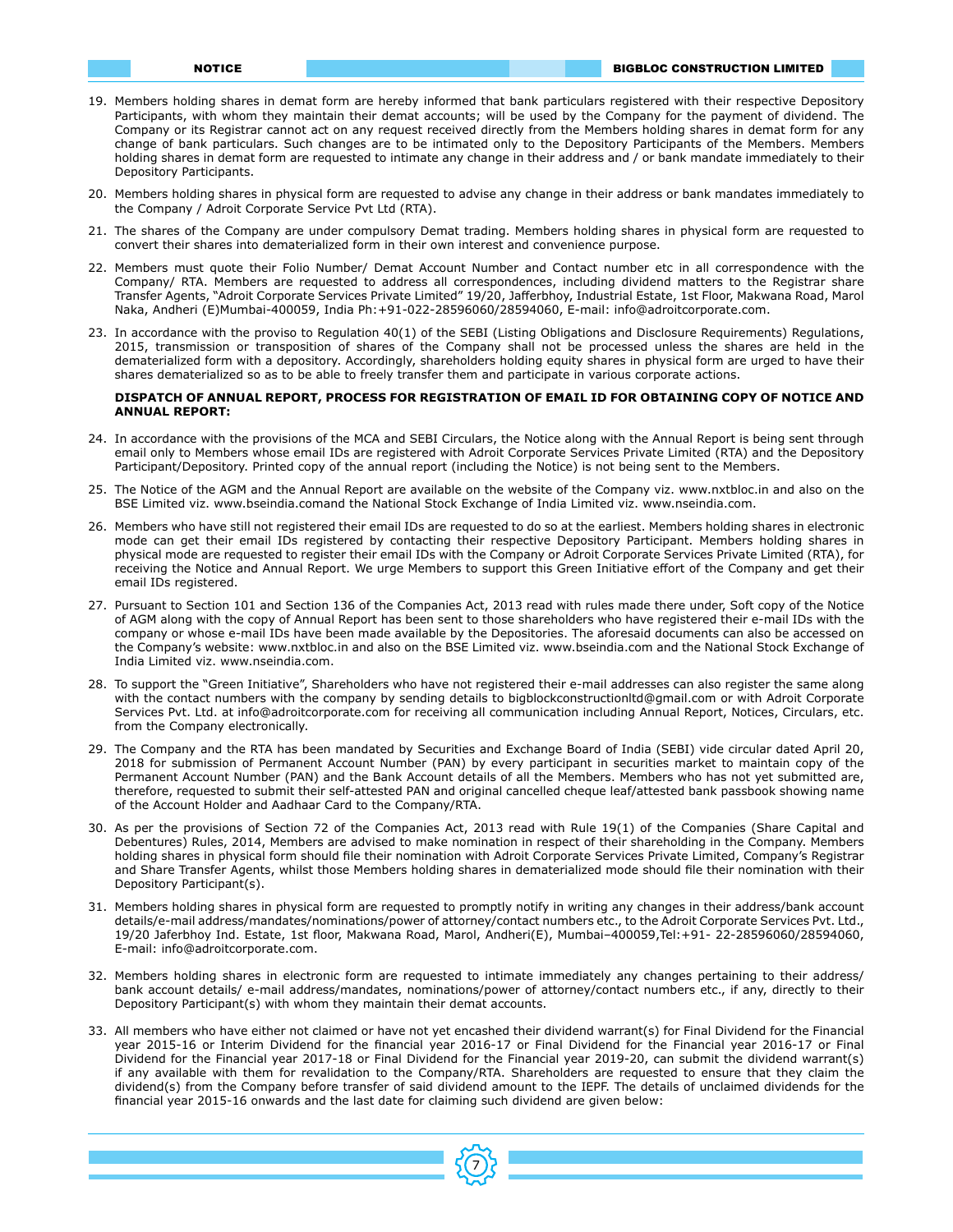| <b>Financial Year</b>        | Date of<br>declaration of<br><b>Dividend</b> | Unclaimed<br>amount as on<br>31st March, 2021 | Last year for<br>claiming unpaid<br><b>Dividend</b> | <b>Due Date for transfer</b><br>to IEPF |
|------------------------------|----------------------------------------------|-----------------------------------------------|-----------------------------------------------------|-----------------------------------------|
| 2015-2016 (Final Dividend)   | 27/09/2016                                   | Rs. 11,289.60                                 | 25/09/2023                                          | 25/10/2023                              |
| 2016-2017 (Interim Dividend) | 28/10/2016                                   | Rs. 18,094.75                                 | 26/10/2023                                          | 26/11/2023                              |
| 2016-2017 (Final Dividend)   | 18/09/2017                                   | Rs. 13,540.25                                 | 16/09/2024                                          | 15/10/2024                              |
| 2017-2018 (Final Dividend)   | 28/09/2018                                   | Rs. 15,375.25                                 | 26/09/2025                                          | 25/10/2025                              |
| 2019-2020 (Final Dividend)   | 18/09/2020                                   | Rs. 16,825.50                                 | 16/09/2027                                          | 15/10/2027                              |

- 34. Non- Resident Indian members are requested to inform directly to the RTA quoting reference of their Folio Number or their Client Id number with DP ID Number as case may be immediately:
	- a. The Change in the residential status on return to India for permanent Settlement.
	- b. Particulars of their bank account maintained in India with complete name, branch, account type, account number and address of the bank with pin code number, if not furnished earlier.
- 35. M/s. RKM & Co., Chartered Accountants (Firm Registration No. 108553W) re-appointed as the Statutory Auditors of the Company to hold office for their second term from the conclusion the 5th Annual General Meeting till the conclusion of 10th Annual General Meeting to be held in the year 2025, subject to the ratification by members at every Annual General Meeting to be held after 5th Annual General Meeting, if so required by the Companies Act, 2013. Vide notification dated May 07, 2018, the Ministry of Corporate Affairs has done away with the requirement of seeking ratification of members for appointment of auditors at every Annual General Meeting. Accordingly, no resolution is being proposed for ratification of appointment of statutory auditors at the 6th Annual General Meeting.
- 36. The route map showing directions to reach the venue of the AGM is annexed hereto.
- 37. Members Seeking any information relating to the Accounts may write to the company at least 7 days before the date of the Meeting, so as to enable the Company to keep the information ready at following address: Accounts Department, Bigbloc Construction Limited, 6th Floor, A-601/B, International Trade Centre, Majura Gate, Ring Road, Surat – 395002, Phone: (0261)2463261/62/63, Fax: (0261)2463264 or bigblockconstructionltd@gmail.com.

# **ANNEXURE TO THE NOTICE**

#### **EXPLANATORY STATEMENT SETTING OUT MATERIAL FACTS UNDER SECTION 102 OF THE COMPANIES ACT, 2013**

# **ITEM NO. 4: TO CONSIDER RE-APPOINTMENT OF MR. NARESH SITARAM SABOO (DIN: 00223350) AS MANAGING DIRECTOR OF THE COMPANY**

On 6th Annual General Meeting of the company, the Members had appointed Mr. Naresh Sitaram Saboo as the Managing Director of the Company for a period with effect from 11/04/2021 and his second term as the Managing Director would be expiring on 30/09/2025. Concurring with the recommendations of the Nomination and Remuneration Committee, based on qualifications, experience and contribution of Mr. Naresh Sitaram Saboo, the Board in its meeting held on 2nd June, 2021, has decided to re-appoint him as Managing Director for a further period for a period with effect from 11/04/2021 to 30/09/2025, subject to the approval of members at the Annual General Meeting of the Company at the following remuneration fixed by the Nomination and Remuneration Committee for his second term from the date of his reappointment:

- 1. Salary: Within overall limit of 40% of net profits of the Company computed in the manner laid down in Section 198 of the Companies Act, 2013. The Board of Directors has the power to alter and vary the salary, commission and perquisites as it deems fit and is acceptable to Mr. Naresh Sitaram Saboo within the limit fixed.
- 2. Perquisites: Mr. Naresh Sitaram Saboo will be entitled to; allowances like leave travel allowance, personal allowance, special allowance, grade allowance and/or any other allowance; - perquisites such as furnished / unfurnished accommodation to be provided by the Company or house rent allowance in lieu thereof, reimbursement of medical expenses incurred for self and family, club fees, provision of car(s) and any other perquisites, benefits, amenities; - commission / incentive;
- 3. In the event of absence or inadequacy of profits in any financial year, Mr. Naresh Sitaram Saboo, shall be entitled to such remuneration/Perquisites as may be determined by the Board, which shall not, except with the approval of the Central Government, exceed the limits prescribed under the Companies Act, 2013 and rules made there under or any statutory modification or reenactment thereof.
- 4. Mr. Naresh Sitaram Saboo will undertake such travel in and outside India as may be necessary from time to time in relation to the business of the Company.
- 5. Mr. Naresh Sitaram Saboo shall perform such duties and responsibilities as may be entrusted to him from time to time subject to the superintendence and control of the Board of Directors of the Company.
- 6. No sitting fee shall be paid to Mr. Naresh Sitaram Saboo as Managing Director for attending the meetings of the Board of Directors or any Committee/s thereof.
- 7. Mr. Naresh Sitaram Saboo will be subject to all other service conditions as applicable to any other employee of the Company.

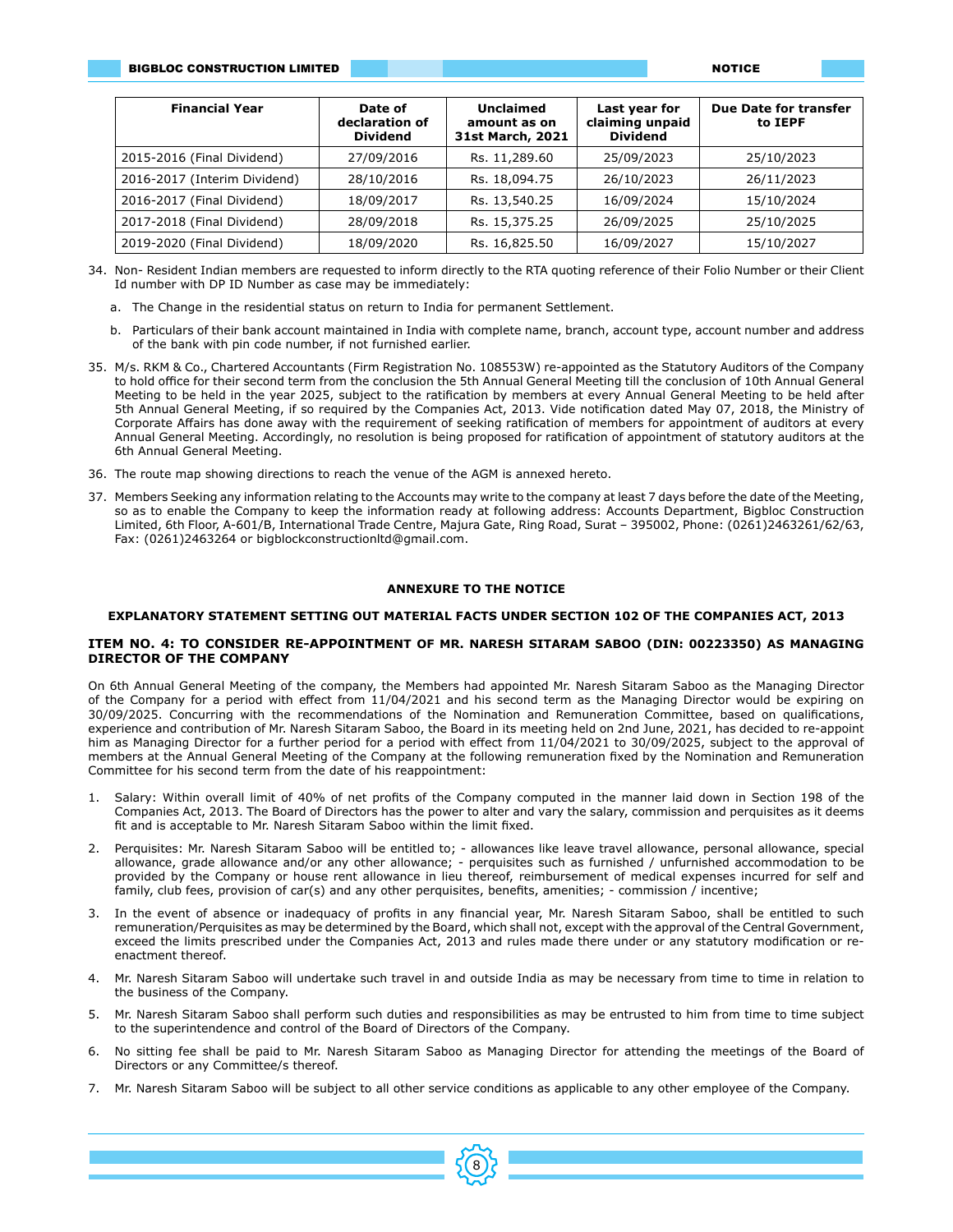8. A brief profile of Managing Director to be reappointed, including nature of their expertise and other disclosure as required under SEBI Listing Regulation (SEBI LODR), 2015 is provided at Annexure A of this Notice.

The terms and conditions of reappointment of the above Director shall be open for inspection by the Members at the Registered Office of the Company.

Your Directors recommend Resolution at Item No. 4 as a Special Resolution for approval of the members.

Except Mr. Naresh Sitaram Saboo and their relatives being an appointee, none of the Directors and/or any Key Managerial Personnel of the Company and their relatives is concerned or interested, financially or otherwise, in the resolution set out at Item No. 4 of the accompanying Notice of the AGM.

This Explanatory Statement together with the accompanying Notice may also be regarded as a disclosure under Regulation 36(3) of the Listing Regulations and Secretarial Standard on General Meetings (SS-2) of ICSI.

# **ITEM NO. 5: RE-APPOINTMENT OF MR. DISHANT KAUSHIKBHAI JARIWALA (DIN: 07482806) FOR A SECOND TERM AS AN INDEPENDENT DIRECTOR OF THE COMPANY**

On recommendations of the Nomination and Remuneration Committee, based on qualifications, experience and contribution of Mr. Dishant Kaushikbhai Jariwala, The Board of Directors at their meeting held on 2nd June, 2021, has considered and approved, the re-appointment of Mr. Dishant Kaushikbhai Jariwala (DIN: 07482806) as an Independent Director (Category - Non-Executive - Independent Director) of the Company to hold office w.e.f. 11/04/2021 to 30/09/2025.

As per Section 149(10) of the Act, an Independent Director shall hold office for a term of upto five consecutive years on the Board of the Company, but shall be eligible for re-appointment on passing a special resolution by the Company for another term of upto five consecutive years on the Board of the Company.

The Nomination and Remuneration Committee of the Board of Directors, on the basis of the report of performance evaluation of Independent Director, has recommended re-appointment of Mr. Dishant Kaushikbhai Jariwala (DIN: 07482806), who is eligible for re-appointment as an Independent Director.

A brief profile of independent Director to be reappointed, including nature of their expertise and other disclosure as required under SEBI Listing Regulation (SEBI LODR), 2015 or clause 49 of listing agreement, is provided at Annexure A of this Notice. The terms and conditions of reappointment of the above Director shall be open for inspection by the Members at the Registered Office of the Company.

Your Directors recommend Resolution at Item No. 5 as a Special Resolution for approval of the members.

Mr. Dishant Kaushikbhai Jariwala (DIN: 07482806), may be deemed to be interested in the Resolution set out at Item No. 5 of the Notice with regard to his re-appointment as a Director (Category - Non-executive, Independent Director) of the Company.

Except Mr. Dishant Kaushikbhai Jariwala (DIN: 07482806), for himself, being the appointee, none of the other Director/s, Key Managerial Personnel of the Company, and their relatives, are, in any way, concerned or interested, financially or otherwise, in the said Resolution.

The Board of Directors of the Company recommends the Special Resolution for approval of the Shareholders (Members) in the interest of the Company.

## **ITEM NO. 6: INCREASE IN BORROWING POWER OF THE COMPANY UNDER SECTION 180(1)(C) OF THE COMPANIES ACT, 2013**

According to Companies (Amendments) Act, 2017 and Section 180(1)(c) of the Companies Act, 2013 requires that the Board of Directors shall not borrow money in excess of the Company's paid-up share capital, free reserves and securities premium apart from temporary loans obtained from the Company's Bankers, etc. in the ordinary course or business, except with the approval of the members of the Company by a Special Resolution.

The Company borrows funds from the Banks and Financial Institutions for its business and considering the growth of the business, the Board is of the opinion that the Company may require to borrow additional funds for growth of Business. In view of the requirements of the increased borrowings and to comply with the requirements of Section 180(1)(c) or other applicable provisions of the Companies Act, 2013. The members of the Company shall pass a Special Resolution to enable the Board of Directors to borrow in excess of the aggregate of the paid-up share capital, free reserves and securities premium of the Company. Approval of the members is being sought to borrow the money up to Rs. 120 Crore (Rupees One Hundred and Twenty Crores Only) in excess of the aggregate of the paid-up share capital, free reserves and securities premium of the Company.

As per the Companies Act, 2013, the Companies (Amendments) Act, 2017 and rules made thereunder, the Company require to seek the approval of the members to enable the Board of Directors of the company to borrow money in excess of the Company's paid-up share capital, free reserves and securities premium.

None of the Directors are in any way concerned or interested, financially or otherwise in this resolution.

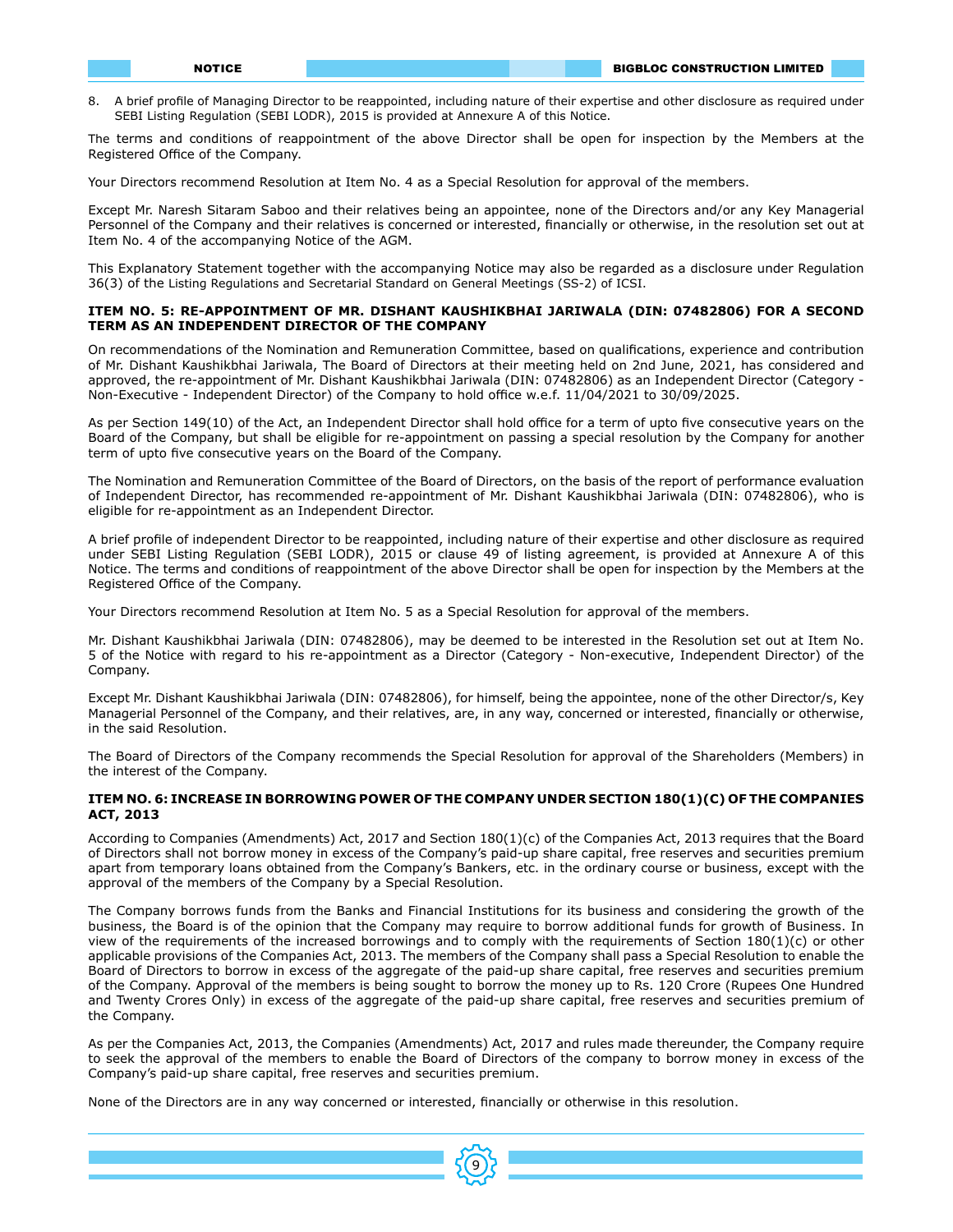# **ITEM NO. 7: TO APPROVE ALTERATION OF MAIN OBJECT CLAUSE OF THE MEMORANDUM OF ASSOCIATION OF THE COMPANY**

The principal business of the Company is to carry on the business as manufacturers, processors, purchasers, sellers, buyers, importers, exporters and to deal in building blocks, slabs, Aerated Autoclaved Concrete (AAC) Bricks. The Company and management proposes to insert a new object clause to the existing main object clause of the Memorandum of Association of the Company in view of the expansion and diversification of its business activities.

The Board of Directors at their meeting held on 29th July, 2021, has considered and approved the insertion of Clause III(A) (2) in Memorandum of Association after existing Clause III(A)(1).

Therefore, the approval of the Members is being sought by way of a special resolution in terms of section 13 and other applicable provisions of the Act, if any, read with the rules made there under, to enable the Company to alter the main object of the Memorandum of Association of the Company by inserting Clause III(A)(2) after existing Clause III(A)(1)of the Memorandum of Association.

The Board accordingly recommends the special resolution set out at Item No. 7 of the accompanying notice for approval of the Members.

None of the Directors and/or Key Managerial Personnel of the Company and / or their relatives is deemed to be concerned or interested, financial or otherwise in the said resolution except to the extent of their shareholding, if any, in the Company or any of their interest as Director or Shareholder or otherwise mentioned herein above, in the Company.

# **ITEM NO. 8 & 9:**

Presently the Authorized Share Capital of the Company is Rs. 15,00,00,000 (Rupees Fifteen Crores) divided into 1,50,00,000 (One Crore and Fifty Lakh) Equity Shares of Rs. 10/- (Rupees Ten) each and its Paid up Share Capital is Rs. 14,15,75,750 (Rupees Fourteen Crore Fifteen Lakhs Seventy Five Thousand Seven Fifty) divided into 1,41,57,575 (One Crore Forty One Lakh Fifty Seven Thousand Five Seventy Five) Equity Shares of Rs. 10/- each.

The Market price of the Company's Equity Shares has increased significantly during the last few years. In order to improve the liquidity of the Company's Equity Shares and to make these equity shares more affordable/accessible for the small retail investors to invest in the Company's shares, the Board of Directors ("hereinafter referred as Board") at its meeting held on 12th August, 2021, recommended the Sub-Division of 1 (One) Equity Share having a Face Value of Rs. 10/- (Rupees Ten) into 5 (Five) Equity Shares having Face Value of Rs. 2/- (Rupees Two) each, for the approval of Shareholders.

Further the Article of Association permits sub-division of shares subject to the approval of members. The Record Date for the aforesaid Sub-Division of Equity Shares will be fixed by the Board of Directors of the Company after obtaining approval of members.

Pursuant to the aforesaid sub-division of Equity Shares and as per Section 13, 14 & 61 of the Companies Act, 2013 and the rules made thereunder, it is required to alter the existing Capital Clause V of the Memorandum of Association of the Company.

Accordingly, your Directors recommend the passing of Ordinary Resolution set out at Item no. 8 and Item no. 9 of the Notice for approval of Shareholders in the interest of the company.

None of the Directors, Key Managerial Personnel or their relatives are in any way concerned or interested in the above resolution, except to the extent of equity shares held by them in the Company.

> **By order of the Board For Bigbloc Construction Limited**

> > **SD/- Shyam Kapadia Company Secretary**

**Date : 12/08/2021 Place : Surat**

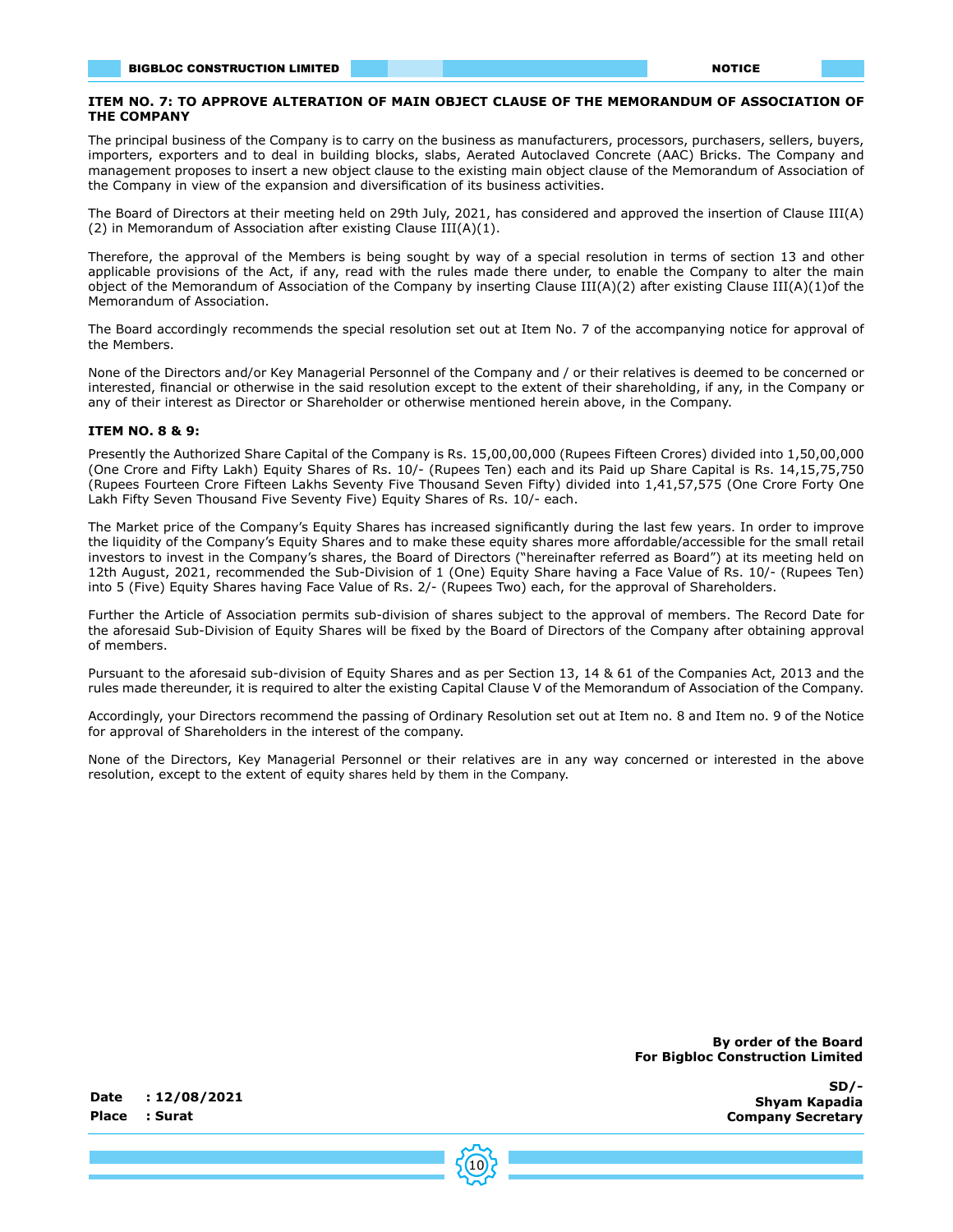# **Annexure-A**

#### **DISCLOSURE PURSUANT TO REGULATION 36 OF THE SEBI (LISTING OBLIGATIONS AND DISCLOSURE REQUIREMENTS) REGULATIONS, 2015, RELATING TO DIRECTORS SEEKING APPOINTMENT /RE-APPOINTMENT AT THE ANNUAL GENERAL MEETING**

| <b>Particulars</b>                                                                  | Mr. Mohit Narayan Saboo                                                                                                                                                                                                                                                                                                                                                                                                                                     | Mr. Naresh Sitaram Saboo                                                                                                                                                                                                                                                                                                                                                                                                                                                                                                                                                                                                                       | Mr. Dishant Kaushikbhai<br><b>Jariwala</b>                                                                                                                                                                                                                      |
|-------------------------------------------------------------------------------------|-------------------------------------------------------------------------------------------------------------------------------------------------------------------------------------------------------------------------------------------------------------------------------------------------------------------------------------------------------------------------------------------------------------------------------------------------------------|------------------------------------------------------------------------------------------------------------------------------------------------------------------------------------------------------------------------------------------------------------------------------------------------------------------------------------------------------------------------------------------------------------------------------------------------------------------------------------------------------------------------------------------------------------------------------------------------------------------------------------------------|-----------------------------------------------------------------------------------------------------------------------------------------------------------------------------------------------------------------------------------------------------------------|
| <b>Date of Birth</b>                                                                | 19/07/1988                                                                                                                                                                                                                                                                                                                                                                                                                                                  | 14/11/1973                                                                                                                                                                                                                                                                                                                                                                                                                                                                                                                                                                                                                                     | 05/07/1988                                                                                                                                                                                                                                                      |
| <b>Date of First</b><br><b>Appointment</b>                                          | 11/04/2016                                                                                                                                                                                                                                                                                                                                                                                                                                                  | 11/04/2016                                                                                                                                                                                                                                                                                                                                                                                                                                                                                                                                                                                                                                     | 11/04/2016                                                                                                                                                                                                                                                      |
| <b>Expertise in</b><br><b>Specific General</b><br><b>Functional Area</b>            | $\bullet$<br>He is associated with<br>the<br>company since 2012.<br>$\bullet$<br>sincerely<br>He<br>believes<br>in<br>capability development, ethics<br>and joy at the workplace.<br>He is responsible for handling<br>work related to Corporate<br>Finance<br>and<br>Accounting,<br>Secretarial and legal issues.<br>Mr. Mohit Saboo is also striving<br>to build Bigbloc Construction<br>Limited into a trusted corporate<br>brand with total excellence. | He has experience of 25 years<br>∣•<br>in Textile Business and 11<br>years of experience in $AAC$ .<br><b>Block Business.</b><br>He has vast experience in<br>providing strategic direction<br>selection of technology<br>in<br>and machineries in setting up<br>new manufacturing facilities,<br>improvement of production<br>processes and new ventures.<br>international<br>Having<br>an<br>exposure, he is well aware<br>of the latest trends in the<br>manufacturing industry.<br>He has wide experience in<br>international<br>dealing<br>with<br>companies and agencies. He is<br>a Director in Mohit Industries<br>Limited since 1998. | He has done graduation in<br>$\bullet$<br>Chemical Engineering.<br>He has 6 years<br>of<br>experience in field<br>of<br>textile and designing of<br>ornaments.<br>$\bullet$<br>His<br>expertise<br>lies<br>in<br>graphic<br>design<br>and<br>publishing system. |
| Qualification                                                                       | <b>Chartered Accountant</b>                                                                                                                                                                                                                                                                                                                                                                                                                                 | <b>Under Graduate</b>                                                                                                                                                                                                                                                                                                                                                                                                                                                                                                                                                                                                                          | <b>Bachelor</b><br>of<br>Engineering<br>(Chemical)                                                                                                                                                                                                              |
| Directorship held<br>in other Public<br>and Private<br><b>Companies</b>             | <b>Bigbloc Construction Limited</b><br>$\bullet$<br>Mohit Yarns Limited<br>$\bullet$<br>Mohit Texport Private Limited<br>$\bullet$<br>Maxum Metals Private Limited<br>$\bullet$<br>Starbigbloc Building Material<br>$\bullet$<br>Private Limited<br>(Formerly known as 'Hilltop<br>Concrete Private Limited')                                                                                                                                               | <b>Bigbloc Construction Limited</b><br>$\bullet$<br>Mohit Industries Limited<br>$\bullet$<br>Mask Investments Limited<br>$\bullet$<br>Soul Clothing Private Limited<br>$\bullet$<br>Mohit Exim Private Limited<br>$\bullet$<br>Mohit Texport Private Limited<br>$\bullet$<br>Maxum Metals Private Limited<br>$\bullet$<br>Starbigbloc Building Material<br>$\bullet$<br>Private Limited (Formerly<br>known as 'Hilltop Concrete<br>Private Limited')                                                                                                                                                                                           | <b>Bigbloc Construction</b><br>$\bullet$<br>Limited<br>Starbigbloc Building<br>Material Private Limited<br>(Formerly known as<br>'Hilltop Concrete Private<br>Limited')                                                                                         |
| Membership/<br>Chairmanship<br>of Committees<br>of other Public<br><b>Companies</b> | <b>NIL</b>                                                                                                                                                                                                                                                                                                                                                                                                                                                  | Membership of in Audit<br>Committee and Stakeholders<br>Relationship Committee in Mask<br>Investments Limited                                                                                                                                                                                                                                                                                                                                                                                                                                                                                                                                  | <b>NIL</b>                                                                                                                                                                                                                                                      |
| <b>No. of Shares</b><br>held in the<br>company                                      | 3,00,811 Equity Shares                                                                                                                                                                                                                                                                                                                                                                                                                                      | 2,68,424 Equity Shares                                                                                                                                                                                                                                                                                                                                                                                                                                                                                                                                                                                                                         | <b>NIL</b>                                                                                                                                                                                                                                                      |
| Relationship<br>between<br>directors inter-se                                       | Mr. Mohit Saboo, Director & CFO<br>of the Company is a Son of Mr.<br>Narayan Sitaram Saboo, Director<br>& Chairman of the Company,<br>Nephew of Mr. Naresh Sitaram<br>Saboo, Managing Director of the<br>Company.                                                                                                                                                                                                                                           | Mr. Naresh Saboo is Brother of Mr.<br>Narayan Saboo, Director of the<br>Company and uncle of Mr. Mohit<br>Saboo, Director & CFO of the                                                                                                                                                                                                                                                                                                                                                                                                                                                                                                         | <b>NIL</b>                                                                                                                                                                                                                                                      |

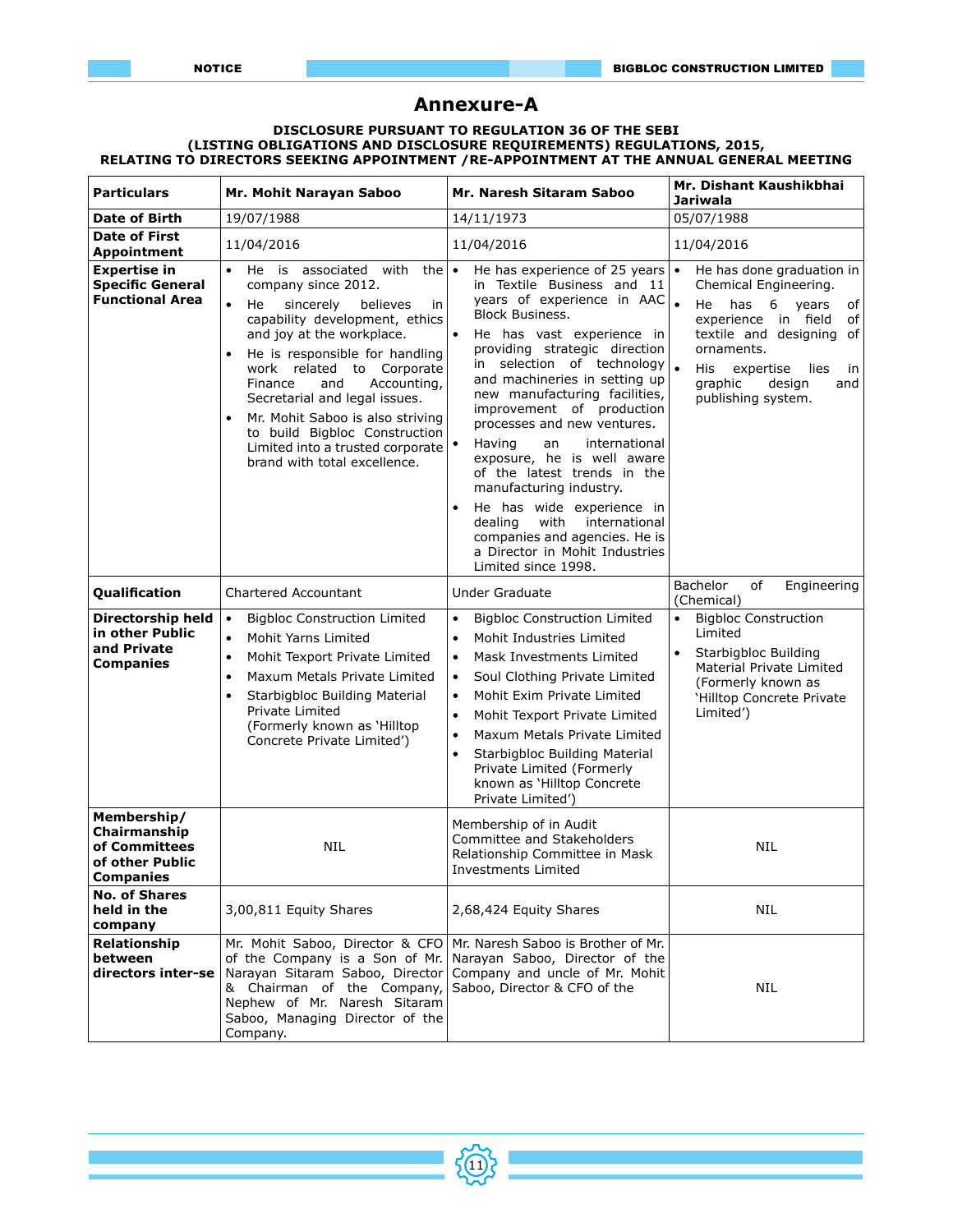## **E-VOTING FACILITY:**

In compliance with the provisions of Section 108 of the Companies Act, 2013 and Rule 20 of the Companies (Management and Administration) Rules, 2014 and in terms of Regulation 44 of SEBI (Listing Obligations and Disclosure Requirements) Regulations, 2015 ("SEBI Listing Regulations"), the Company is pleased to provide members facility to exercise their right to vote on resolutions proposed to be considered at the General Meeting by electronic means and the business may be transacted through e-voting Services. The facility of casting the votes by the members using an electronic voting system from a place other than venue of the General Meeting ("remote e-voting") will be provided by National Securities Depository Limited (NSDL).

- 1. The facility for voting through ballot paper shall be made available at the General Meeting and the members attending the meeting who have not cast their vote by remote e-voting shall be able to exercise their rights at the meeting through ballot paper.
- 2. The members who have cast their vote by remote e-voting prior to the General Meeting may also attend the General Meeting but shall not be entitled to cast their vote again.

## **THE INSTRUCTIONS FOR MEMBERS FOR REMOTE E-VOTING ARE AS UNDER:-**

**The remote e-voting period begins on Thursday, 23rd September, 2021 at 9:00 A.M. and ends on Sunday, 26th September, 2021 at 5:00 P.M. The remote e-voting module shall be disabled by NSDL for voting thereafter. The Members, whose names appear in the Register of Members / Beneficial Owners as on the record date (cut-off date) i.e. Monday, 20th September, 2021, may cast their vote electronically. The voting right of shareholders shall be in proportion to their share in the paid-up equity share capital of the Company as on the cut-off date, being Monday, 20th September, 2021.**

How do I vote electronically using NSDL e-Voting system?

The way to vote electronically on NSDL e-Voting system consists of "Two Steps" which are mentioned below:

#### **Step 1: Access to NSDL e-Voting system**

#### **A) Login method for e-Voting for Individual shareholders holding securities in demat mode**

In terms of SEBI circular dated December 9, 2020 on e-Voting facility provided by Listed Companies, Individual shareholders holding securities in demat mode are allowed to vote through their demat account maintained with Depositories and Depository Participants. Shareholders are advised to update their mobile number and email Id in their demat accounts in order to access e-Voting facility.

Login method for Individual shareholders holding securities in demat mode is given below:

| <b>Type of shareholders</b>                                               | <b>Login Method</b>                                                                                                                                                                                                                                                                                                                                                                                                                                                                                                                                                                                                                                                                                                                                                                                                     |  |  |
|---------------------------------------------------------------------------|-------------------------------------------------------------------------------------------------------------------------------------------------------------------------------------------------------------------------------------------------------------------------------------------------------------------------------------------------------------------------------------------------------------------------------------------------------------------------------------------------------------------------------------------------------------------------------------------------------------------------------------------------------------------------------------------------------------------------------------------------------------------------------------------------------------------------|--|--|
| Individual Shareholders<br>holding securities in demat<br>mode with NSDL. | Existing IDeAS user can visit the e-Services website of NSDL Viz. https://eservices.<br>nsdl.com either on a Personal Computer or on a mobile. On the e-Services home<br>page click on the "Beneficial Owner" icon under "Login" which is available under<br>'IDeAS' section, this will prompt you to enter your existing User ID and Password.<br>After successful authentication, you will be able to see e-Voting services under<br>Value added services. Click on "Access to e-Voting" under e-Voting services and<br>you will be able to see e-Voting page. Click on company name or e-Voting service<br>provider i.e. NSDL and you will be re-directed to e-Voting website of NSDL for<br>casting your vote during the remote e-Voting period.                                                                    |  |  |
|                                                                           | 2. If you are not registered for IDeAS e-Services, option to register is available at<br>https://eservices.nsdl.com. Select "Register Online for IDeAS Portal" or click at<br>https://eservices.nsdl.com/SecureWeb/IdeasDirectReg.jsp                                                                                                                                                                                                                                                                                                                                                                                                                                                                                                                                                                                   |  |  |
| <b>NSDL Mobile App is available on</b><br>Google Plav                     | 3. Visit the e-Voting website of NSDL. Open web browser by typing the following URL:<br>https://www.evoting.nsdl.com/ either on a Personal Computer or on a mobile.<br>Once the home page of e-Voting system is launched, click on the icon "Login" which<br>is available under 'Shareholder/Member' section. A new screen will open. You will<br>have to enter your User ID (i.e. your sixteen digit demat account number hold<br>with NSDL), Password/OTP and a Verification Code as shown on the screen. After<br>successful authentication, you will be redirected to NSDL Depository site wherein<br>you can see e-Voting page. Click on company name or e-Voting service provider i.e.<br>NSDL and you will be redirected to e-Voting website of NSDL for casting your vote<br>during the remote e-Voting period. |  |  |
|                                                                           | 4. Shareholders/Members can also download NSDL Mobile App "NSDL Speede" facility<br>by scanning the QR code mentioned below for seamless voting experience.                                                                                                                                                                                                                                                                                                                                                                                                                                                                                                                                                                                                                                                             |  |  |

12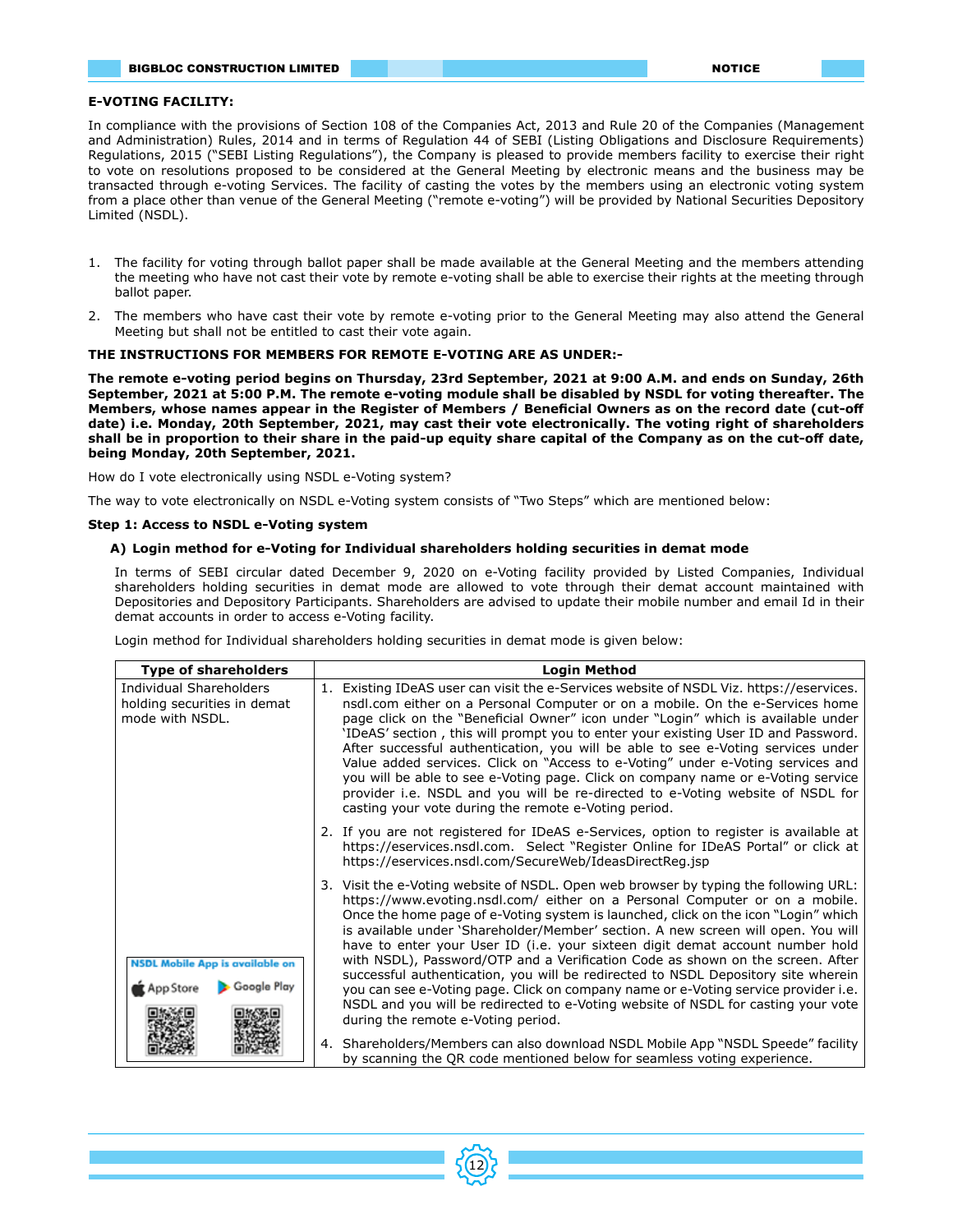| <b>NOTICE</b>                                                                                                   | <b>BIGBLOC CONSTRUCTION LIMITED</b>                                                                                                                                                                                                                                                                                                                                                                                                                                                                                                                                    |
|-----------------------------------------------------------------------------------------------------------------|------------------------------------------------------------------------------------------------------------------------------------------------------------------------------------------------------------------------------------------------------------------------------------------------------------------------------------------------------------------------------------------------------------------------------------------------------------------------------------------------------------------------------------------------------------------------|
|                                                                                                                 |                                                                                                                                                                                                                                                                                                                                                                                                                                                                                                                                                                        |
| Individual Shareholders<br>holding securities in demat<br>mode with CDSL                                        | 1. Existing users who have opted for Easi / Easiest, they can login through their user<br>id and password. Option will be made available to reach e-Voting page without any<br>further authentication. The URL for users to login to Easi / Easiest are https://web.<br>cdslindia.com/myeasi/home/login or www.cdslindia.com and click on New System<br>Myeasi.                                                                                                                                                                                                        |
|                                                                                                                 | 2. After successful login of Easi/Easiest the user will be also able to see the E Voting<br>Menu. The Menu will have links of e-Voting service provider i.e. NSDL. Click on<br>NSDL to cast your vote.                                                                                                                                                                                                                                                                                                                                                                 |
|                                                                                                                 | 3. If the user is not registered for Easi/Easiest, option to register is available at<br>https://web.cdslindia.com/myeasi/Registration/EasiRegistration                                                                                                                                                                                                                                                                                                                                                                                                                |
|                                                                                                                 | 4. Alternatively, the user can directly access e-Voting page by providing demat<br>Account Number and PAN No. from a link in www.cdslindia.com home page. The<br>system will authenticate the user by sending OTP on registered Mobile & Email<br>as recorded in the demat Account. After successful authentication, user will be<br>provided links for the respective ESP i.e. NSDL where the e-Voting is in progress.                                                                                                                                                |
| Individual Shareholders<br>(holding securities in demat<br>mode) login through their<br>depository participants | You can also login using the login credentials of your demat account through your<br>Depository Participant registered with NSDL/CDSL for e-Voting facility, upon logging in,<br>you will be able to see e-Voting option. Click on e-Voting option, you will be redirected<br>to NSDL/CDSL Depository site after successful authentication, wherein you can see<br>e-Voting feature. Click on company name or e-Voting service provider i.e. NSDL and<br>you will be redirected to e-Voting website of NSDL for casting your vote during the<br>remote e-Voting period |

**Important note:** Members who are unable to retrieve User ID/ Password are advised to use Forget User ID and Forget Password option available at abovementioned website.

# **Helpdesk for Individual Shareholders holding securities in demat mode for any technical issues related to login through Depository i.e. NSDL and CDSL.**

| Login type                  | <b>Helpdesk details</b>                                                             |
|-----------------------------|-------------------------------------------------------------------------------------|
| Individual Shareholders     | Members facing any technical issue in login can contact NSDL helpdesk by sending    |
| holding securities in demat | a request at evoting@nsdl.co.in or call at toll free no.: 1800 1020 990 and 1800 22 |
| mode with NSDL              | 44 30                                                                               |
| Individual Shareholders     | Members facing any technical issue in login can contact CDSL helpdesk by sending    |
| holding securities in demat | a request at helpdesk.evoting@cdslindia.com or contact at 022- 23058738 or          |
| mode with CDSL              | 022-23058542-43                                                                     |

# **B) Login Method for e-Voting shareholders other than Individual shareholders holding securities in demat mode and shareholders holding securities in physical mode.**

# **How to Log-in to NSDL e-Voting website?**

- 1. Visit the e-Voting website of NSDL. Open web browser by typing the following URL: https://www.evoting.nsdl.com/ either on a Personal Computer or on a mobile.
- 2. Once the home page of e-Voting system is launched, click on the icon "Login" which is available under 'Shareholder/ Member' section.
- 3. A new screen will open. You will have to enter your User ID, your Password/OTP and a Verification Code as shown on the screen.

Alternatively, if you are registered for NSDL eservices i.e. IDEAS, you can log-in at https://eservices.nsdl.com/ with your existing IDEAS login. Once you log-in to NSDL eservices after using your log-in credentials, click on e-Voting and you can proceed to Step 2 i.e. Cast your vote electronically.

4. Your User ID details are given below :

| Manner of holding shares i.e.<br>Demat (NSDL or CDSL) or Physical | Your User ID is:                                                                                                                                                         |
|-------------------------------------------------------------------|--------------------------------------------------------------------------------------------------------------------------------------------------------------------------|
| a) For Members who hold shares in<br>demat account with NSDL.     | 8 Character DP ID followed by 8 Digit Client ID<br>For example if your DP ID is IN300*** and Client ID is 12****** then<br>your user ID is IN300****12******.            |
| b) For Members who hold shares in<br>demat account with CDSL.     | 16 Digit Beneficiary ID<br>For example if your Beneficiary ID is $12*************$ then your user<br>ID is $12*********************$                                     |
| For Members holding shares in<br>C)<br>Physical Form.             | EVEN Number followed by Folio Number registered with the company<br>For example if folio number is 001 <sup>***</sup> and EVEN is 101456 then user<br>ID is 101456001*** |

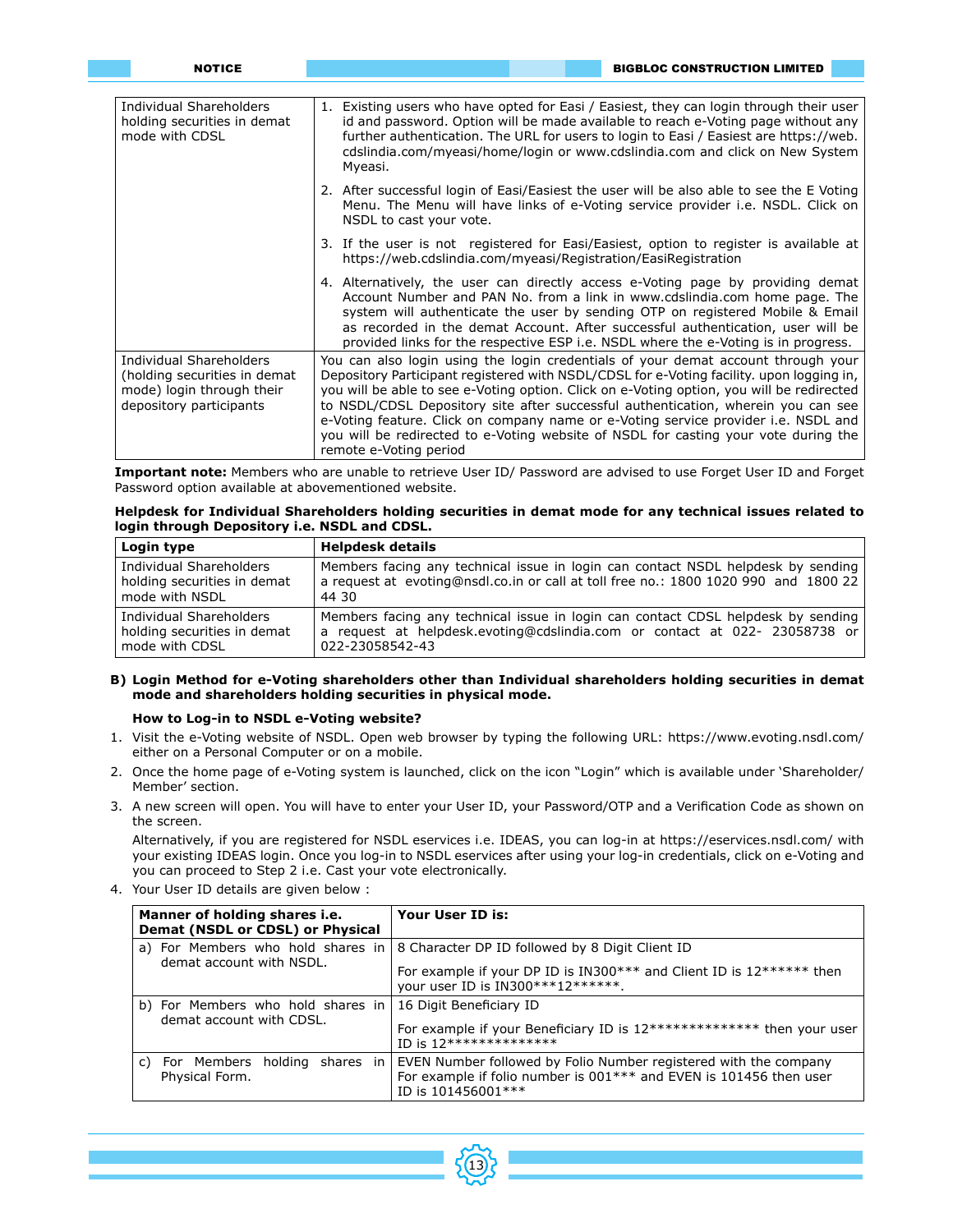- 5. Password details for shareholders other than Individual shareholders are given below:
- a) If you are already registered for e-Voting, then you can user your existing password to login and cast your vote.
- b) If you are using NSDL e-Voting system for the first time, you will need to retrieve the 'initial password' which was communicated to you. Once you retrieve your 'initial password', you need to enter the 'initial password' and the system will force you to change your password.
- c) How to retrieve your 'initial password'?
- (i) If your email ID is registered in your demat account or with the company, your 'initial password' is communicated to you on your email ID. Trace the email sent to you from NSDL from your mailbox. Open the email and open the attachment i.e. a .pdf file. Open the .pdf file. The password to open the .pdf file is your 8 digit client ID for NSDL account, last 8 digits of client ID for CDSL account or folio number for shares held in physical form. The .pdf file contains your 'User ID' and your 'initial password'.
- (ii) If your email ID is not registered, please follow steps mentioned below in process for those shareholders whose email ids are not registered.
- 6. If you are unable to retrieve or have not received the " Initial password" or have forgotten your password:
- a) Click on "Forgot User Details/Password?"(If you are holding shares in your demat account with NSDL or CDSL) option available on www.evoting.nsdl.com.
- b) Physical User Reset Password?" (If you are holding shares in physical mode) option available on www.evoting.nsdl. com.
- c) If you are still unable to get the password by aforesaid two options, you can send a request at evoting@nsdl.co.in mentioning your demat account number/folio number, your PAN, your name and your registered address etc.
- d) Members can also use the OTP (One Time Password) based login for casting the votes on the e-Voting system of NSDL.
- 7. After entering your password, tick on Agree to "Terms and Conditions" by selecting on the check box.
- 8. Now, you will have to click on "Login" button.
- 9. After you click on the "Login" button, Home page of e-Voting will open.

# **Step 2: Cast your vote electronically on NSDL e-Voting system.**

#### **How to cast your vote electronically on NSDL e-Voting system?**

- 1. After successful login at Step 1, you will be able to see all the companies "EVEN" in which you are holding shares and whose voting cycle
- 2. Select "EVEN" of company for which you wish to cast your vote during the remote e-Voting period Now you are ready for e-Voting as the Voting page opens.
- 3. Cast your vote by selecting appropriate options i.e. assent or dissent, verify/modify the number of shares for which you wish to cast your vote and click on "Submit" and also "Confirm" when prompted.
- 4. Upon confirmation, the message "Vote cast successfully" will be displayed.
- 5. You can also take the printout of the votes cast by you by clicking on the print option on the confirmation page.
- 6. Once you confirm your vote on the resolution, you will not be allowed to modify your vote.

#### **General Guidelines for shareholders**

- 1. Institutional shareholders (i.e. other than individuals, HUF, NRI etc.) are required to send scanned copy (PDF/JPG Format) of the relevant Board Resolution/ Authority letter etc. with attested specimen signature of the duly authorized signatory(ies) who are authorized to vote, to the Scrutinizer by e-mail to drd@drdcs.net with a copy marked to evoting@nsdl.co.in.
- 2. It is strongly recommended not to share your password with any other person and take utmost care to keep your password confidential. Login to the e-voting website will be disabled upon five unsuccessful attempts to key in the correct password. In such an event, you will need to go through the "Forgot User Details/Password?" or "Physical User Reset Password?" option available on www.evoting.nsdl.com to reset the password.
- 3. In case of any queries, you may refer the Frequently Asked Questions (FAQs) for Shareholders and e-voting user manual for Shareholders available at the download section of www.evoting.nsdl.com or call on toll free no.: 1800 1020 990 and 1800 22 44 30 or send a request to Mr. Amit Vishal, Senior Manager, National Securities Depository Ltd., Trade World, 'A' Wing, 4th Floor, Kamala Mills Compound, Senapati Bapat Marg, Lower Parel, Mumbai – 400 013, at the designated email IDs: evoting@nsdl.co.in or AmitV@nsdl.co.in or at telephone nos. +91-22-24994600/24994360

#### **Process for those shareholders whose email ids are not registered with the depositories/ company for procuring user id and password and registration of e mail ids for e-voting for the resolutions set out in this notice:**

- 1. In case shares are held in physical mode please provide Folio No., Name of shareholder, scanned copy of the share certificate (front and back), PAN (self-attested scanned copy of PAN card), AADHAR (self-attested scanned copy of Aadhar Card) by email to bigblockconstructionltd@gmail.com.
- 2. In case shares are held in demat mode, please provide DPID-CLID (16 digit DPID + CLID or 16 digit beneficiary ID), Name, client master or copy of Consolidated Account statement, PAN (self-attested scanned copy of PAN card), AADHAR